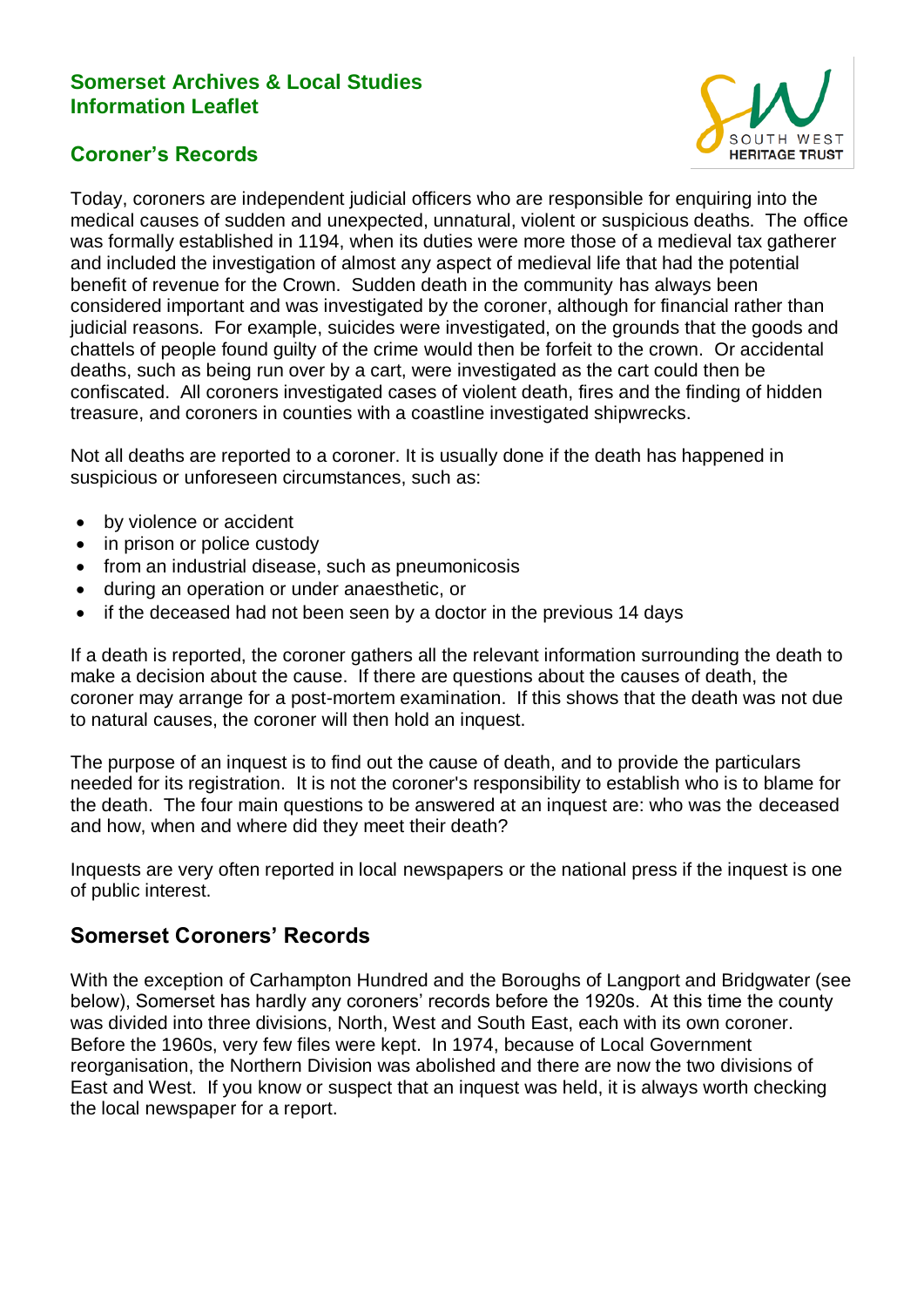## **East Somerset** (ref: C\CR\SE)

- Account books, 1929 to 1965 (C\CR\SE/1)
- Registers of deaths, 1955 to 1989 (C\CR\SE/1)
- List of cases destroyed, 1929 to 1971 (C\CR\SE/1)
- Inquests and natural causes, 1929 to 2010 (C\CR\SE/2-289)

## **West Somerset** (ref: C\CR/W)

- Account books, 1935 to 1964  $(C\CR\W/2-3)$
- $\bullet$  Inquest lists, 1971 to 1983 (C\CR\W/1)
- Inquests and natural causes, 1931 to 2008 (C\CR\W/4-260)

#### **North Somerset** (ref: C\CR\N)

- Correspondence, 1934 to 1947 (C\CR\N/1)
- Annual reports, 1932 to 1937 (C\CR\N/2)
- Daily records, 1928 to 1970 (C\CR\N/6-8, 24-28)
- Registers of deaths reported, 1953 to 1972 (C\CR\N/8, 22-23, 29)
- Inquests, 1946 to 1954, 1968 to 1973 (C\CR\N/40-43)

#### **Miscellaneous** (ref: C\CR\MISC/1)

Appointments, fees, salaries and returns, 1889 to 1930 (C\CR\MISC/1)

#### **Carhampton Hundred**

 Coroner's roll, 1315 to 1321 (Published in *Somerset and Dorset Notes and Queries* Vol. 31, p.322) (DD\L/P/31/1)

#### **Bridgwater Borough** (ref: D\B\BW)

Inquests, 1717 to 1751 (D\B\BW/1917/1-72)

### **Langport Borough** (ref: D\B\LA)

- Inquests, 1669 to 1867, incomplete series (D\B\LA/32/1-77)
- $\bullet$  Inquests, 1868 to 1886 (D\B\LA/97)

### **Other material**

- Daily record including inquests in Bishops Lydeard police district, 1880 to 1926 (DD\ASC/6/1/1)
- Daily record including inquests in Ilminster police district, 1880 to 1904 (DD\ASC/6/1/7)
- Coroner's records including inquests, South East division, 1929 to 1930 (DD\LC/26/1)
- Coroner's accounts, South East division, 1872 to 1896 (DD\LC/32/1-2)
- Transcripts of depositions in inquests, South East division, 1895 (DD\S\TA/1)
- Transcripts of depositions in inquests, Bishops Lydeard, Dunster and Skilgate, 1838 to 1839 (DD\X\JF/15)
- Details of inquests on infants under 12 months, no places given, 1844 to 1849 (Q\C/4/7-9)

## **Access by the public**

All files are closed for 75 years with the exception of Treasure Trove files, which are closed for 50 years. You need to obtain permission from the relevant Coroner to consult a file less than 75 years old. Most coroners will then supply you with information directly, rather than giving permission for you to see a file at the Heritage Centre.

 For the North Somerset division records, contact: Avon Coroner, The Courthouse, Old Weston Road, Flax Bourton, BS48 1Ul, (0117) 9529685.